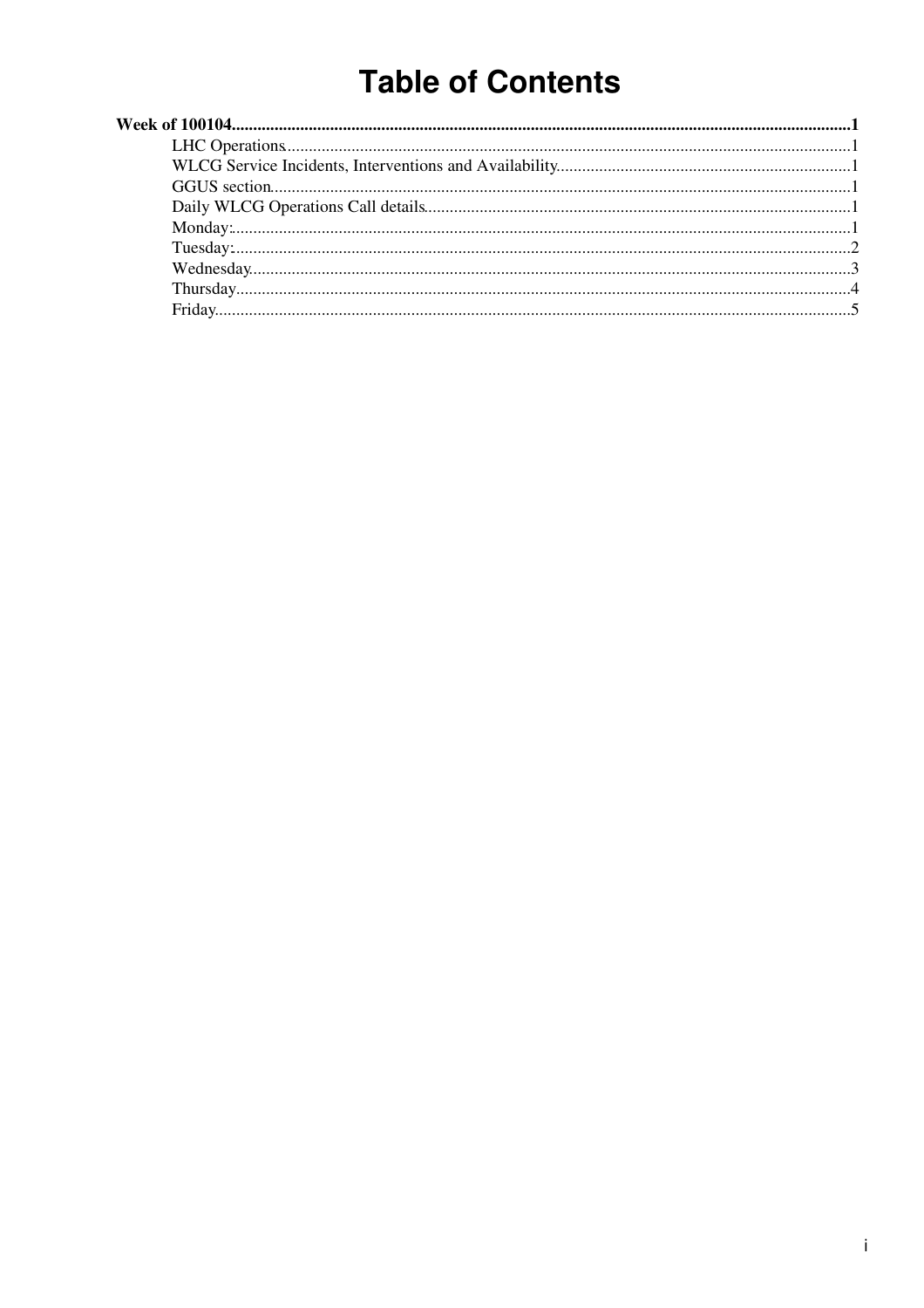## <span id="page-1-0"></span>**Week of 100104**

### <span id="page-1-1"></span>**LHC Operations**

• [Sharepoint site](https://espace.cern.ch/be-dep-op-lhc-machine-operation/default.aspx)  $\mathbb{Z}$  - [Cooldown Status](http://lhc.web.cern.ch/lhc/)  $\mathbb{Z}$  - [News](http://lhc.web.cern.ch/lhc/News.htm)  $\mathbb{Z}$ 

### <span id="page-1-2"></span>**WLCG Service Incidents, Interventions and Availability**

CMS<sup>Z</sup> | [LHCb](http://dashb-lhcb-sam.cern.ch/dashboard/request.py/historicalsiteavailability?mode=siteavl&siteSelect3=501&sites=LCG.CERN.ch&sites=LCG.CNAF.it&sites=LCG.GRIDKA.de&sites=LCG.IN2P3.fr&sites=LCG.NIKHEF.nl&sites=LCG.PIC.es&sites=LCG.RAL.uk&algoId=82&timeRange=lastWeek)<sup>Z</sup> | [WLCG Service Incident Reports](https://twiki.cern.ch/twiki/bin/view/LCG/WLCGServiceIncidents) | Broadcast archive<sup>z</sup> |

### <span id="page-1-3"></span>**GGUS section**

- GGUS Escalation reports every Monday<sup>®</sup> (used for WLCG Service Report to MB)
	- ◆ Full search: [https://gus.fzk.de/ws/ticket\\_search.php](https://gus.fzk.de/ws/ticket_search.php)<sup>™</sup> and select "VO" this will give all tickets, including team & alarm
- LHCOPN Tickets in GGUS: see https://gus.fzk.de/pages/all\_lhcopn.php<sup>a</sup> and change your selection criteria. Future actions are also listed.
	- ♦ If network group participation is necessary, please invite them in time.
- OSG items selected from the [GGUS escalation reports](https://gus.fzk.de/pages/metrics/download_escalation_reports_roc.php)  $\mathbb{F}$ .
- [Procedure to become a LHC Experiment VO TEAM member](https://gus.fzk.de/pages/ggus-docs/PDF/1541_FAQ_for_team_member_registration.pdf)
- Other recent [GGUS FAQs](https://gus.fzk.de/pages/faq.php)

### <span id="page-1-4"></span>**Daily WLCG Operations Call details**

To join the call, at 15.00 CE(S)T Monday to Friday inclusive (in CERN 513 R-068) do one of the following:

- 1. Dial +41227676000 (Main) and enter access code 0119168, or
- 2. To have the system call you, click [here](https://audioconf.cern.ch/call/0119168)
- 3. The scod rota for the next few weeks is at [ScodRota](https://twiki.cern.ch/twiki/bin/view/LCG/ScodRota)

| <b>General Information</b>                                  |                        |                      |                                 |  |
|-------------------------------------------------------------|------------------------|----------------------|---------------------------------|--|
| <b>CERN IT status</b>                                       | M/W                    | <b>WLCG</b> Baseline | Weekly joint operations meeting |  |
| board $\blacksquare$                                        | PPSCoordinationWorkLog | <b>Versions</b>      | minutes                         |  |
| $\lambda$ 11. $\lambda$ 1 $\lambda$ $\lambda$ $\lambda$ 1 1 |                        |                      |                                 |  |

Additional Material:

**STEP09** [ATLAS](https://twiki.cern.ch/twiki/bin/view/Atlas/Step09) [ATLAS logbook](https://twiki.cern.ch/twiki/bin/view/Atlas/Step09Logbook) [CMS](https://twiki.cern.ch/twiki/bin/view/CMS/Step09) [WLCG Blogs](http://cern.ch/planet-wlcg)<sup>®</sup>

#### <span id="page-1-5"></span>**Monday:**

Attendance: local(Olof,Eva,Jean-Philippe,Miguel,MariaG,Jamie,Antonio,Manuel);remote(Michael,Onno,Angela,Gareth,Michel/GI

Experiments round table:

- ATLAS -
- CMS [reports](https://twiki.cern.ch/twiki/bin/view/CMS/FacOps_WLCGdailyreports) -
- ALICE (Reported by Patricia before the meeting) Alice has been regularly running MC production during this vacations period as it planned before the Xmas time. The new MC cycle began the 25th of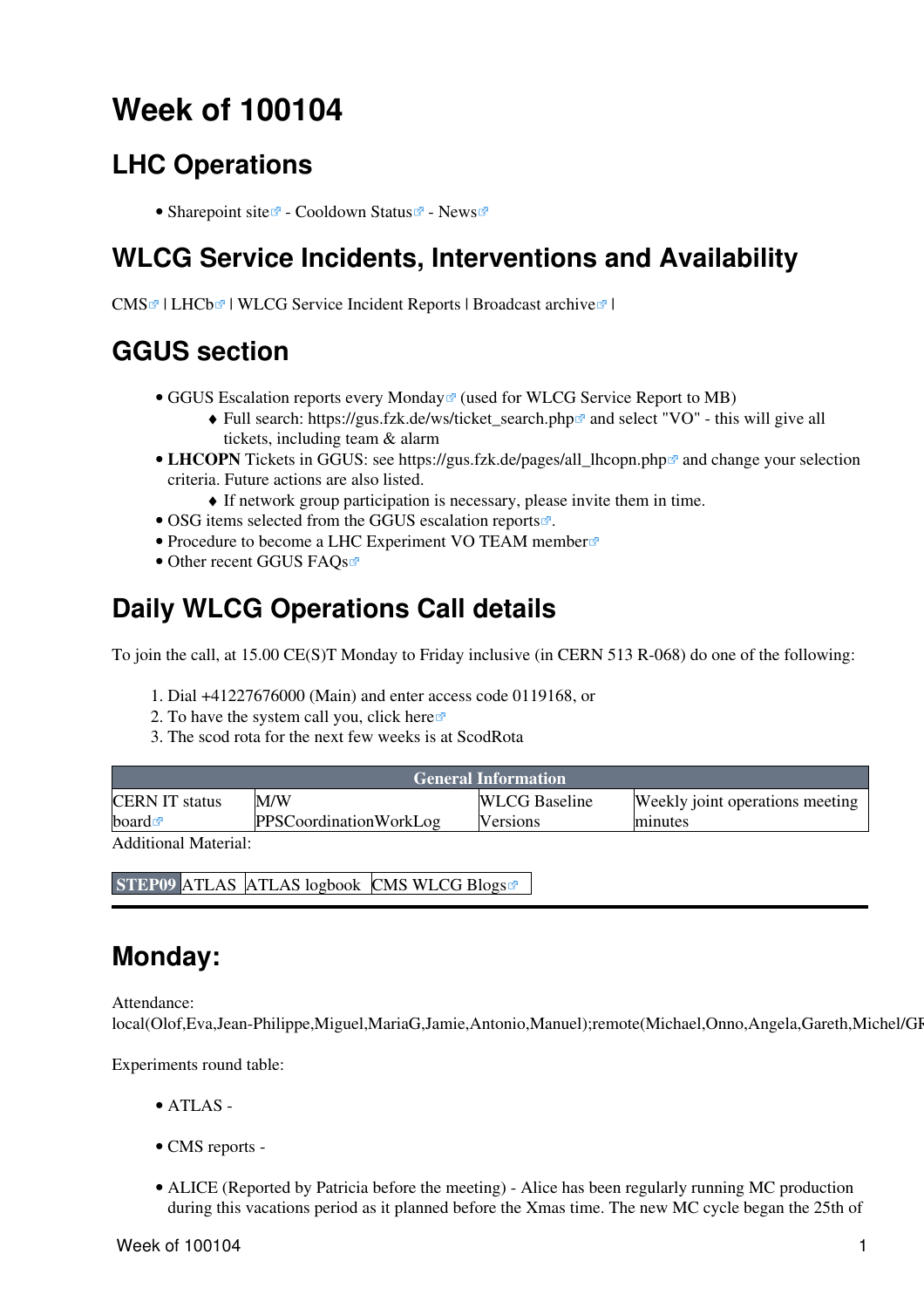December and it is still running with no interruptions. In total Alice has executed 240K jobs, achieving picks over 15K concurrent jobs during several days. In general the behavior of the sites has been quite good, also remarkable the good stability of the services at the T0. The [WMS@CERN](mailto:WMS@CERN) have been able to server also external sites including some T1 sites with no incidents to report. In addition Alice has finished the backlist of those sites that are not running SL4 in their WNs and/or VOBOXES. In total around 7 sites have been finally blacklisted although we have to mention that in some of them the positive answer of the site admins have ensured a final upgrade of the system by the end of this week. Finally we would like to remind the list of pending actions sent before Xmas to the PX support list in terms of new VOBOX registrations onto the list of trusted nodes of myproxy server. Currently we have the following requests in status REGISTERED:

UNIBA: Deprecation of a VOBOX and inclusion of a new one -- Cagliari-INFN: Registration of 2 VOBOXES -- Birmingham: Registration of 1 vobox -- ITEP: Registration of one VOBOX -- CIEMAT: Registration of one VOBOX -- Trieste: Registration of one VOBOX -- SINP: Registration of one VOBOX (sent during the vacations period) -- Bologna-T2: Registration of one VOBOX (sent during the vacations period) -- Prague: Registration of one VOBOX (sent today) --

• LHCb [reports](https://twiki.cern.ch/twiki/bin/view/LHCb/ProductionOperationsWLCGdailyReports) -

Sites / Services round table:

- Michael (BNL): smooth running
- Onno (NLT1): 2 issues at NIKHEF: one controller burned out in new setup, waiting for assessment from vendor, small amount of Atlas data not accessible; Torque instability, trying to tweak parameters to improve stability. SARA will be unavailable for most/all of next week.
- Angela (KIT): Atlas SRM had to be restarted; cause is not yet clear. FTS down for a few hours because of a disk full (quickly fixed).
- Michel (GRIF): NTR
- Gareth [\(RAL](https://twiki.cern.ch/twiki/bin/view/LCG/RAL)): DB errors: BIGID problem for CASTOR: is it the same problem as a few months ago? FS probe problem on one LHCb disk server: will contact LHCB to get the file cheksums to validate the server. Outage tomorrow as previously announced (testing bypass UPS)
- Rolf ([IN2P3\)](https://twiki.cern.ch/twiki/bin/view/LCG/IN2P3): dCache upgrade today: should be back in one hour.
- Miguel (CERN): CASTOR upgrade on Wednesday for ATLAS.

AOB:

#### <span id="page-2-0"></span>**Tuesday:**

#### Attendance:

local(Miguel,Ueda,Eva,Jean-Philippe,Jamie,Roberto,MariaG,Simone,Alessandro,Antonio);remote(Nicolo,Michael,An

Experiments round table:

- ATLAS (Ueda)- Transfer timeouts between PIC and SARA (both directions): ticket opened to PIC. Transfer problem between Weizmann T2 and SARA (port not opened). Credential errors at SARA: probably fixed by the upgrade this morning.
- CMS [reports](https://twiki.cern.ch/twiki/bin/view/CMS/FacOps_WLCGdailyreports) (Nicolo)- Tier0 is shutdown, upgrade planned before data taking. A few job failures at T1s before Christmas (being looked at). Millions of MC jobs at T2s running ok. Not much activity during the Christmas break, but smooth operation. ASGC: installation of new tape drives, 2 tickets closed, performing final consistency checks. [IN2P3:](https://twiki.cern.ch/twiki/bin/view/LCG/IN2P3) retransfer of datasets removed by mistake got stuck before Chrismas because of a tape staging issue at FNAL fixed yesterday; job submission failures for [CREAM](https://twiki.cern.ch/twiki/bin/view/LCG/CREAM)-CE at [IN2P3](https://twiki.cern.ch/twiki/bin/view/LCG/IN2P3). PIC: transfer failures from Lisbon because of a problem with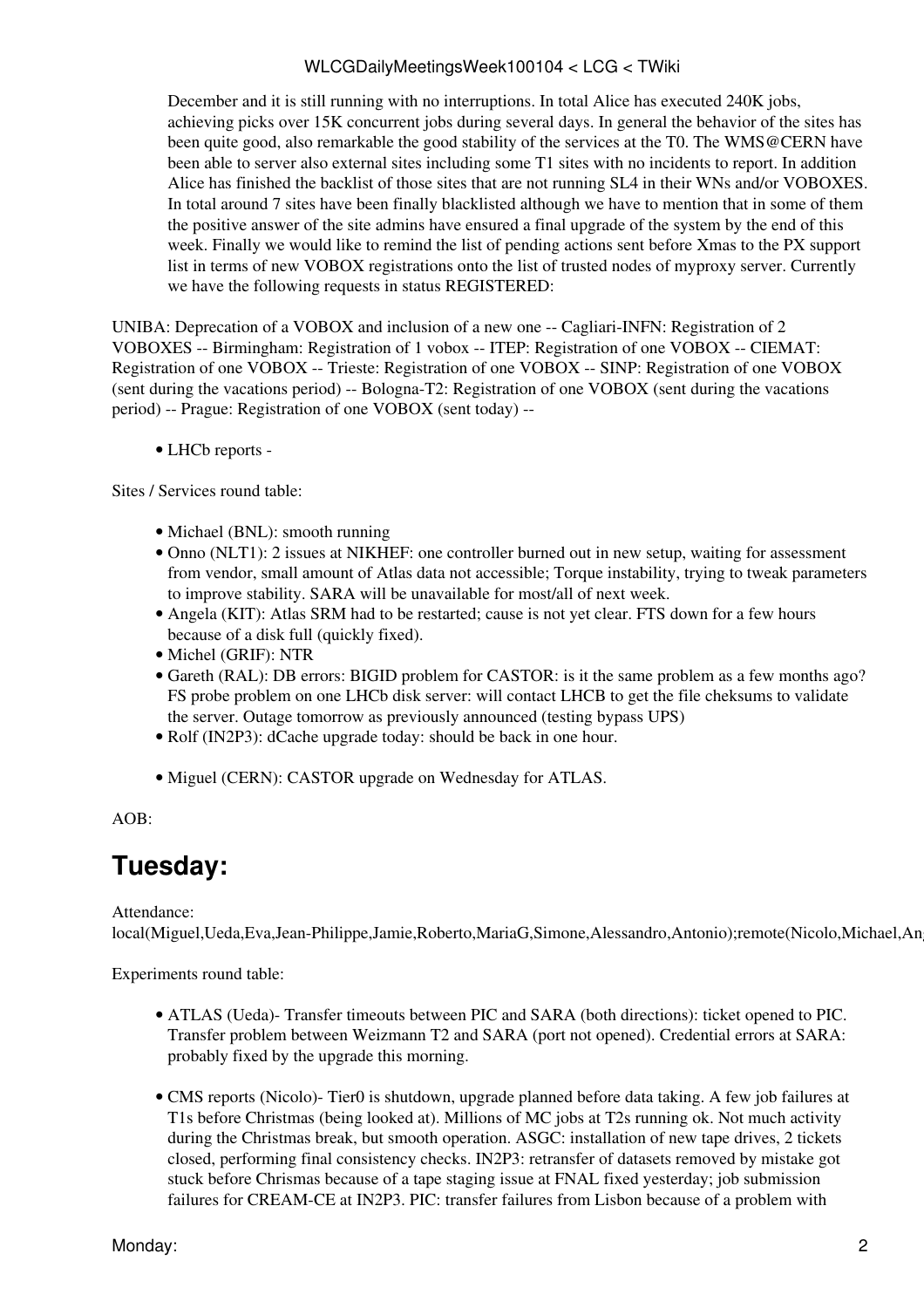proxy renewal configuration. CNAF: few problems in transfers, solved by itself. Problems in deployment of CMS software at T2s because of missing dependencies.

- ALICE (Reported by Patricia before the meeting) No urgent issues since yesterday but the registration of the new VOBOXES (reported yerterday) into the list of trusted nodes of myproxy server. The production throught the corresponding sites is stopped until the complete registration of the nodes into myproxy.cern.ch. In terms of the sites, yesterday it was reported an issue with the local [CREAM](https://twiki.cern.ch/twiki/bin/view/LCG/CREAM)-CE system at JINR which has required the assistance of the developers; The local system cannot accept jobs when the corresponding jdl includes an inputsandbox. The system reports a globus-gridftp error. The solution wull be reported to the whole Alice TF list for the rest of the sites. Small issues with Hungarian and Polish T2 sites reported this morning and already solved. The production ongoing smoothly with picks over 18K concurrent jobs.
- LHCb [reports](https://twiki.cern.ch/twiki/bin/view/LHCb/ProductionOperationsWLCGdailyReports) (Roberto)- Not much activity and the system ran almost unattended. MC application errors will be fixed in next LHCb application release. No reprocessing/reconstruction during the break. 100k user jobs with a few failures in application code and because of data unavailability. Few tickets still opened for [RAL](https://twiki.cern.ch/twiki/bin/view/LCG/RAL) because of file unavailability [\(RAL](https://twiki.cern.ch/twiki/bin/view/LCG/RAL) has received the list of checksums from LHCb to validate the server). Shared area instability at T2s.

Sites / Services round table:

- Michael: smoooth operation. SLAC in downtime because of ongoing work on a Storage Server. Planning for a LAN upgrade at BNL on Thursday to connect the storage servers to a new switch: there could be some instability for one hour with a few failures but no outage will be set in GOCDB, however an entry will be put in OIM and in eLog. Also adding 700TB to the disk storage configuration (transparent).
- Angela: HW problem on GPFS filesystem serving Atlas pool. Waiting for engineer. Should be fixed soon.
- Gareth: the test of bypassing UPS went well this morning. All is ok.
- Alessandro/INFN: [CREAM](https://twiki.cern.ch/twiki/bin/view/LCG/CREAM)-CE now running well. Tomorrow is holidays in Italy but urgent tickets will be handled.
- Ronald: NTR
- Jeremy: NTR
- Rolf: unscheduled outage yesterday 5PM-10PM because of the overload on the local batch system. This was triggered by a user error who generated 24M entries in the DB instead of 2M, the cancel did not work and the user resubmitted several times with the same error producing several times 24M entries in the DB. No VO could submit jobs. Already submitted jobs were almost not affected.
- Miguel: Atlas CASTOR upgrade tomorrow as planned.

 $AOB<sup>2</sup>$ 

### <span id="page-3-0"></span>**Wednesday**

Attendance: local(Miguel, Jean-Philippe, Andrew, Eva, Edoardo, Harry, Alessandro, Antonio, Roberto, Jamie, Simone);remote(Michael, Gareth, Onno, Rolf).

Experiments round table:

• ATLAS (Ueda)- reminder of FTS problem at CERN during the Christmas break ("could not load client credentials"): FTS support looking at it. CASTOR upgrade done this morning as planned: transfers resumed ok but not all servers in ATLDATA are back in prod yet after the upgrade to SL5. There are also some XROOT Manager problems (probably unrelated).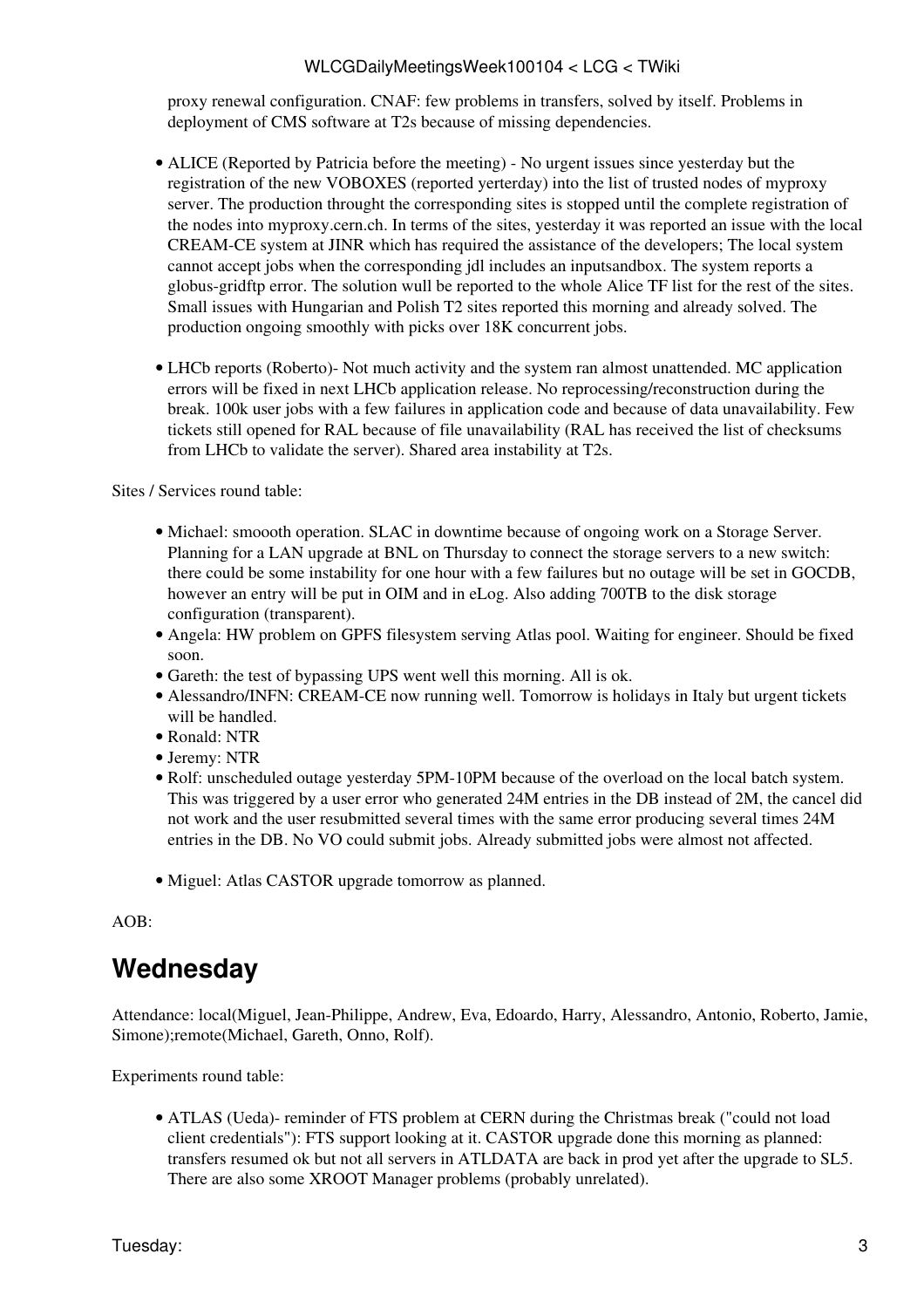- CMS [reports](https://twiki.cern.ch/twiki/bin/view/CMS/FacOps_WLCGdailyreports) -
- ALICE (Reported by Patricia before the meeting) MC production ongoing with no mayor incidents and new peaks over 19K concurrent jobs. The requirement mentioned yesterday in terms of new VOBOX registrations into the list of trusted nodes of myproxy server at CERN already fullfilled, thanks to PX support for the prompt actions. Site admins of the corresponding sites will be informed and the corresponding sites will be included in the production as soon as the VOBOX service is checked and validated at all these sites.
- LHCb [reports](https://twiki.cern.ch/twiki/bin/view/LHCb/ProductionOperationsWLCGdailyReports) (Roberto)- There is only user activity going on and at very low rate. No complaint.

Sites / Services round table:

- Michael/BNL: reminder of the planned intervention tomorrow. An announcement has been done in OIM. The intervention will start at 10AM(Eastern time) and will last about 5 hours.
- Gareth/RAL: FSprobe problem: the checksum validation has not been completed yet but the ticket has been updated with the list of files.
- Onno/NLT1: 2 issues with SARA SRM: transfer problems with PIC. PIC had increased the MTU value a week ago. SARA does not observe errors when transfer goes to a SARA node with a low MTU value, so this is probably the cause. The second problem concerns transfers with Weizmann Institute in Israel (ticket 54416): gridFTP control channel is ok, but data channel times out. Firewall at SARA seems to be ok. Transfers between CERN and Weizmann are ok. Still investigating. The credential problems at SARA have been fixed by installing dCache 1.9.5-11.
- Rolf/IN2P3: for the [CREAM](https://twiki.cern.ch/twiki/bin/view/LCG/CREAM)-CE problem reported yesterday, [IN2P3](https://twiki.cern.ch/twiki/bin/view/LCG/IN2P3) would like CMS to submit a ticket.
- Edoardo/CERN: new router installed for LCG: so far so good, but please monitor failures and report problems. Tomorrow a transparent recabling of some routers will take place.
- Antonio: gLite update: staged rollout of gLite 3.1 Update 60 and gLite 3.2 Update 7. It's a consistent release. Sites having some nodes on SL4 and some nodes on SL5 should upgrade all at the same time because of incompatibilities. For gLite 3.1: new version of WMS and a fix in [CREAM](https://twiki.cern.ch/twiki/bin/view/LCG/CREAM) for BLAH vulnerability. For gLite 3.2: introduction of GLEXEC, [CREAM](https://twiki.cern.ch/twiki/bin/view/LCG/CREAM) and SCAS.
- Eva: BIGID problem reported yesterday: it is not the same problem as the one reported and fixed a few months ago. The problem is being investigated.

Release report: [deployment status wiki page](https://twiki.cern.ch/twiki/bin/view/LCG/LcgScmStatus#Deployment_Status)

AOB:

### <span id="page-4-0"></span>**Thursday**

Attendance: local(Miguel, Jean-Philippe, Simone, Ueda, Harry, Alessandro, Roberto, Andrea, Gavin, Manuel, Jamie, [MariaG](https://twiki.cern.ch/twiki/bin/edit/LCG/MariaG?topicparent=LCG.WLCGDailyMeetingsWeek100104;nowysiwyg=1), Antonio);remote(Angela/KIT, Gonzalo/PIC, Tristan/NLT1, Michael/BNL, Gareth/RAL, Alessandro/INFN, Josep/PIC, Jason/ASCC).

Experiments round table:

ATLAS (Alessandro)- Dashboard not visible from outside, problem reported. Several interventions: • BNL, NDGF (dCache upgrade), INFNT1 (CASTOR SRM upgrade to 2.8.5, some problems after upgrade). Triumf issue yesterday because of too frequent srmLs requests: polling interval changed from 1 to 600s. Fix could be applied to BNL Site Services. Alessandro will send the details to Michael.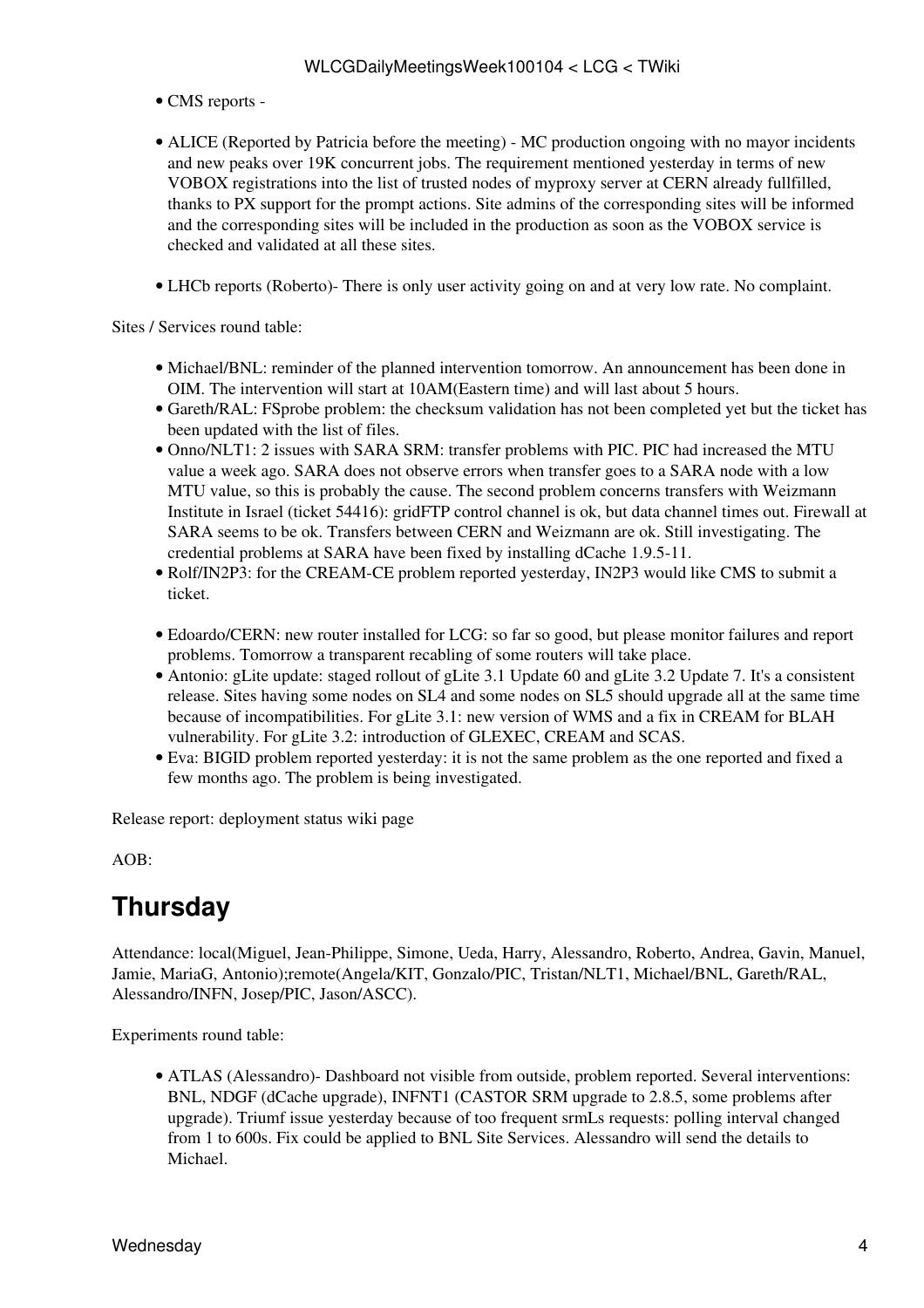- CMS [reports](https://twiki.cern.ch/twiki/bin/view/CMS/FacOps_WLCGdailyreports) (Nicolo)- No particular issue. [CREAM-](https://twiki.cern.ch/twiki/bin/view/LCG/CREAM)CE problem at [IN2P3:](https://twiki.cern.ch/twiki/bin/view/LCG/IN2P3) SAM tests are now ok; waiting for production ok before closing the ticket. Cleanup at ASGC ongoing; some files stuck in migration; some files are not registered correctly: waiting for CMS to check. Transfer to [RAL](https://twiki.cern.ch/twiki/bin/view/LCG/RAL) failing: probably a problem in CMS catalogue. T2s migration to SL5: most tickets closed, still 5 sites to upgrade.
- ALICE (Reported by Patricia before the meeting) MC production ongoing with no major issues to report (around 18K concurrent jobs maintained since the last report). New Alien implementation being tested currently at CNAF and affecting the submission to the [CREAM](https://twiki.cern.ch/twiki/bin/view/LCG/CREAM)-CE service: Alice has implemented the CLI submission mode into the [AliEn](https://twiki.cern.ch/twiki/bin/edit/LCG/AliEn?topicparent=LCG.WLCGDailyMeetingsWeek100104;nowysiwyg=1) environment but this submission mode allows exclusively the declaration of a single queue. Alice has implemented the possibility to chose (for each agent submission and for each site) a local queue which is randomly taken from a list of local queues defined in the central services. Once this implementation is tested, it will be distributed to the rest of sites in a transparent way for the sites. In terms of T2 sites, two sites which were blacklisted by the 3rd of January (SINP in Russia and IRES in France) are expected to be put in production soon once the site admins has confirmed this week the migration of the remaining WNs and/or VOBOXES to SL5.
- LHCb [reports](https://twiki.cern.ch/twiki/bin/view/LHCb/ProductionOperationsWLCGdailyReports) (Roberto)- 4 different MC productions running, few hundred thousand events requested per prod. No major issue. User analysis: no major issue. At [RAL](https://twiki.cern.ch/twiki/bin/view/LCG/RAL) another disk server needs to be checked. CNAF plans to move LHCb data from CASTOR to GPFS and TSM as has already been done for CMS. About 6TB in total need to be copied to the new system - hopefully before LHC restart.

Sites / Services round table:

- Angela/KIT: atlas disk pool has been fixed.
- Gonzalo/PIC: The transfer problems between SARA and PIC could be due to the enabling of jumbo frames; they have been disabled. SARA/CERN/PIC experts are in contact to solve this problem in a more permanent way.
- Tristan/NLT1: Problem could be similar. By decreasing MTU to 8800, transfers are ok. What is the maximum MTU size to be supported in WLCG? What is the policy about accepting ICMP packets? Could network experts at CERN give information about the 2 points above please?
- Michael/BNL: Transparent upgrade will start in one hour and will last around 5 hours. No outage. Plan to move production to new file server appliance next Tuesday. Will need to drain the queues on Monday evening. The actual intervention will take place on Tuesday morning and will last one hour. Production should be restarted by Tuesday 11AM Eastern Time.
- Gareth/RAL: [RAL](https://twiki.cern.ch/twiki/bin/view/LCG/RAL) at risk today because of one air conditioning chiller and one pump. Some files at [RAL](https://twiki.cern.ch/twiki/bin/view/LCG/RAL) are not accessible because of a server in draining mode.
- Brian/RAL: FTS uses srmLs before srmPrepareToGet. There seem to be a problem when files have to be prestaged or copied from one pool to another. A ticket should be submitted so that FTS support can investigate.
- Alessandro/INFNT1: SRM upgrade this morning. Upgrade ok but a few hickups because of incorrect Quattor templates. Quickly fixed (40 minutes instability).

AOB:

## <span id="page-5-0"></span>**Friday**

Attendance: local(Jean-Philippe, Miguel, Alessandro, [MariaG,](https://twiki.cern.ch/twiki/bin/edit/LCG/MariaG?topicparent=LCG.WLCGDailyMeetingsWeek100104;nowysiwyg=1) Jamie, Simone, Roberto, Harry);remote(Nicolo, Angela, Jeremy, Michael, Onno, Jason, Massimo, Luca, Rolf, Gareth, Brian).

Experiments round table: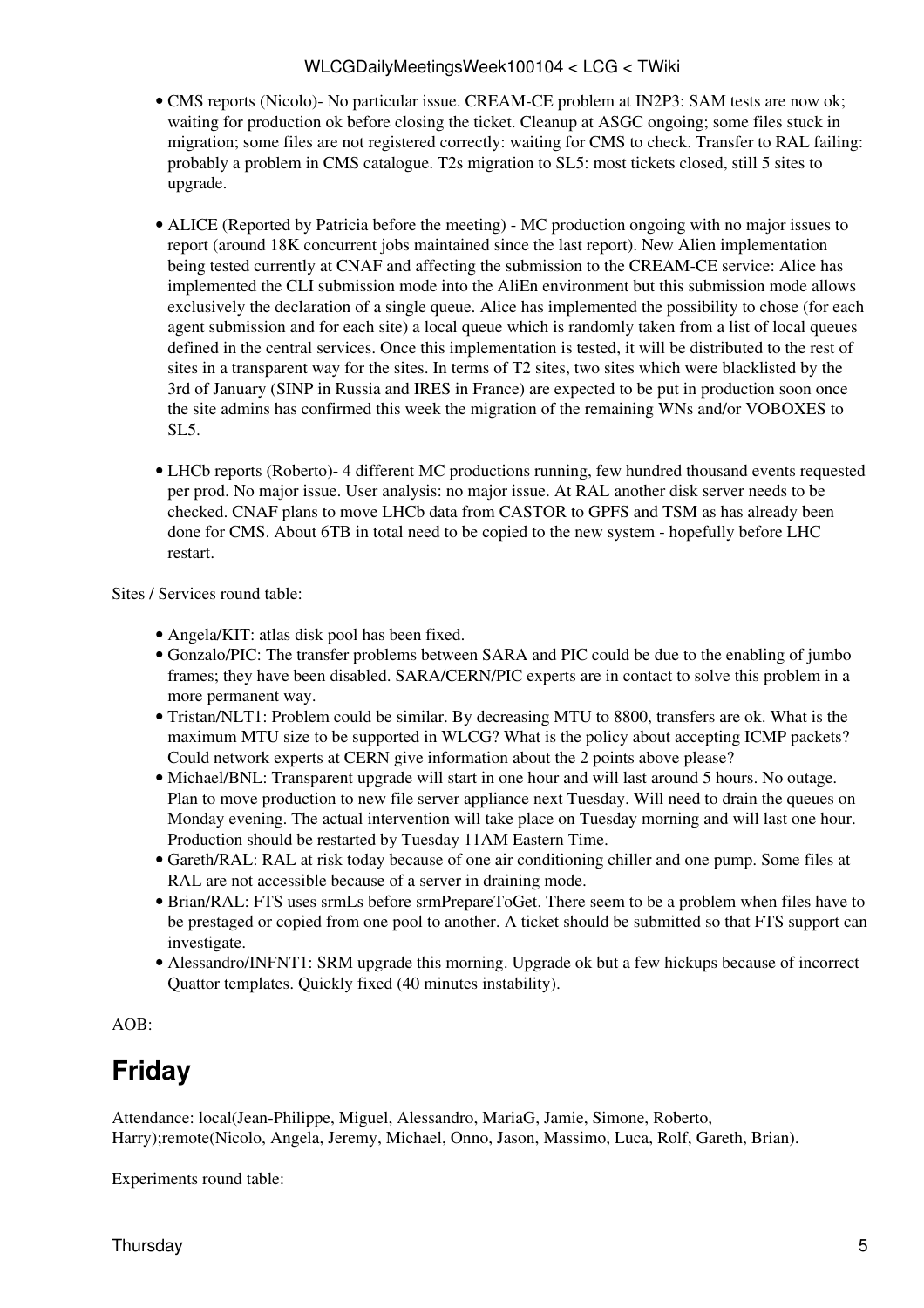- ATLAS (Alessandro)- burst of errors at CERN because of CERN network instabilities (ticket 54549). Only 23 out of 123000 reconstruction jobs failed: very good. Simone wants to stress the criticality of corrupted FTS proxy problem at CERN (bug 60261). Atlas would like to know, as the problem is only seen at CERN, if FTS 2.2 can safely be deployed at other sites.
- CMS [reports](https://twiki.cern.ch/twiki/bin/view/CMS/FacOps_WLCGdailyreports) (Nicolo)- 115 files in migration status at ASGC for a very long time. As they will probably stay in that state, CMS will delete the files and retransfer them. One of the datasets deleted by mistake at T1 was also deleted at originating T2 and so is definitively lost. The problem of file not accessible at [RAL](https://twiki.cern.ch/twiki/bin/view/LCG/RAL) has been fixed by invalidating the entry in the CMS catalogue. The problem could be a leftover from a CASTOR problem last year. Bulk submission to [CREAM](https://twiki.cern.ch/twiki/bin/view/LCG/CREAM) CE has been restarted. No report yet about the stability.
- ALICE (Reported by Patricia before the meeting) MC production ongoling with more than 16K (continuously) running. A new [CREAM-](https://twiki.cern.ch/twiki/bin/view/LCG/CREAM)CE system has been provided last night for the ALICE production at JINR. The [CREAM-](https://twiki.cern.ch/twiki/bin/view/LCG/CREAM)CE and the 2nd VOBOX has been validated and put in production yesterday night. A 2nd SL5 VOBOX has been defined at CNAF replacing the old VOBOX. Bologna-T2 has already upgraded the VOBOX and will be put back in production soon (operation being performed currently by the site admin).
- LHCb [reports](https://twiki.cern.ch/twiki/bin/view/LHCb/ProductionOperationsWLCGdailyReports) (Roberto)- MC production completed: no major problem. Currently about 1000 user jobs. WMS problems at CERN and T1s: tickets have been submitted.The [GridKA](https://twiki.cern.ch/twiki/bin/edit/LCG/GridKA?topicparent=LCG.WLCGDailyMeetingsWeek100104;nowysiwyg=1) problem has been understood, the problem at PIC and SARA remains. The problem is due to ICE. A patch has been successfully installed at CERN, so PIC and SARA should upgrade.

Sites / Services round table:

- Angela/KIT: NTR
- Jeremy/GRIDPP: NTR
- Michael/BNL: yesterday's intervention went well. Michael wants to stress that the strategy they chose (upgrade without stopping the service) worked very well eventhough if at some point 30% of the Storage and of the networking was not available.
- Onno/NLT1: The transfer problems between PIC and SARA and also between WEIZMANN and SARA are definitively MTU value related. Between PIC and SARA, the LHC OPN is used. Any MTU value lower than 8996 is ok, MTU=8996 blocks, higher values are not accepted by some of the routers on the OPN network. Between WEIZMANN and SARA, the LHC OPN is not used, public network is used, so ICMP requests cannot probably be used. Is MTU path discovery supported? What about "packetization layer path MTU discovery" (RFC 4821)? Could a CERN expert come to the meeting on Monday to discuss these issues please?
- Jason/ASGC: NTR
- Massimo and Luca/CNAF: [LSF](https://twiki.cern.ch/twiki/bin/view/LCG/LSF) congestion, studying the problem. After LSF master reboot, the situation is better. Investigating with Platform the root cause of the problem.
- Rolf/IN2P3: NTR
- Gareth/RAL: outage on CASTOR ALICE
- Brian/RAL: transfer problems to BNL are due to a server in draining mode and the fact that [RAL](https://twiki.cern.ch/twiki/bin/view/LCG/RAL) is still using CASTOR 2.1.7 (sub-optimal version of drain). The problem is alleviated by doing manual re-prioritization of the requests for datasets being requested for transfer. As there remains about 500000 files to drain and as [RAL](https://twiki.cern.ch/twiki/bin/view/LCG/RAL) only does it during working hours (to be able to react to problems), it will still take 2 to 3 weeks to complete the drain operation.
- Miguel/CERN: CASTOR was affected (as well as many other services) by the network instabilities at CERN around 11:00 and 15:00. The problems are located in main core routers and are probably a consequence of the intervention around 09:00.

AOB: